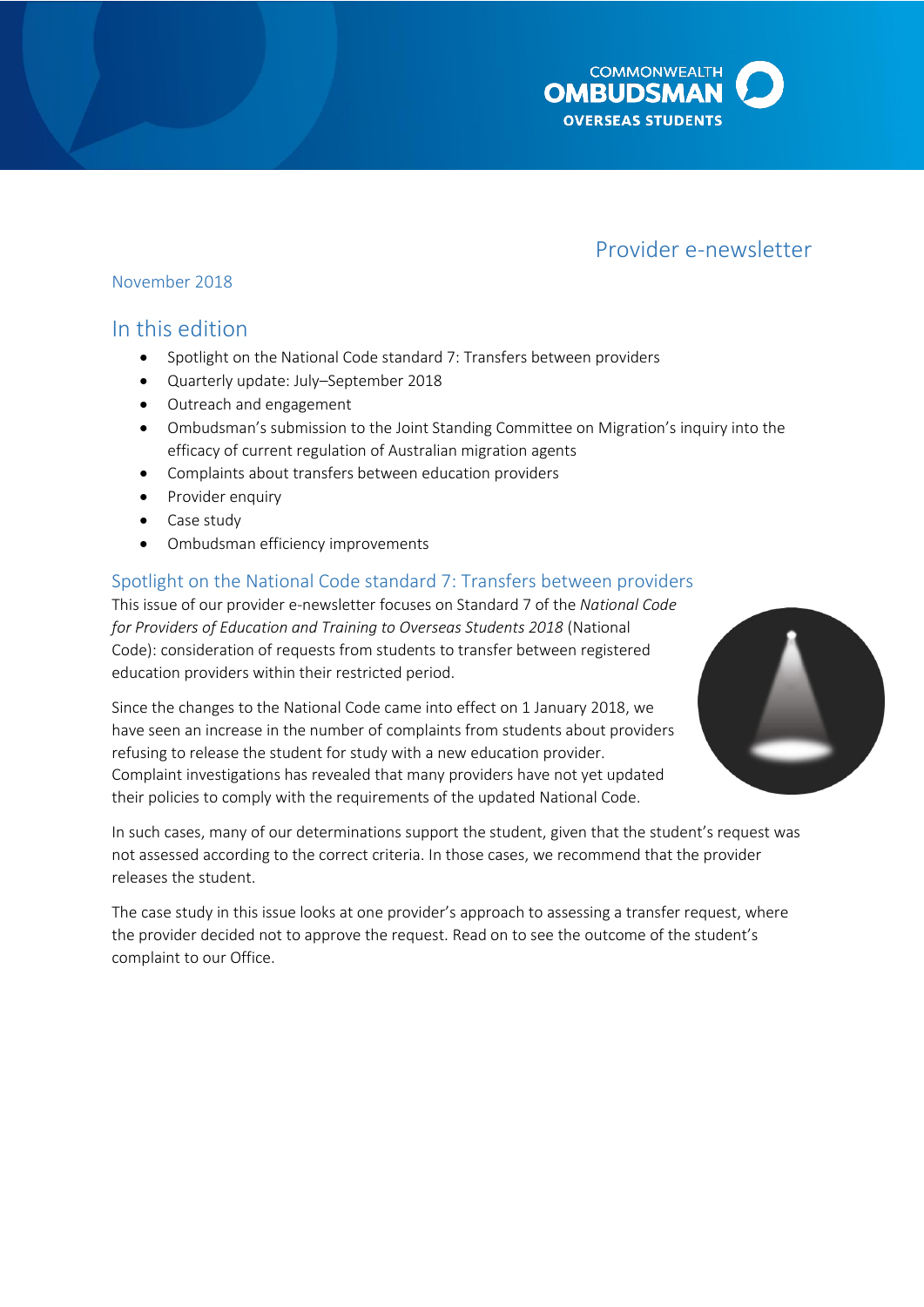### Quarterly update for July–September 2018 is now available

You can download a copy of the lates[t quarterly update](http://www.ombudsman.gov.au/publications/industry/oso-quarterly-reports) from our website.



### Outreach and engagement



## Victorian International Student Conference (VISC)—Annual Conference

On 20–21 August 2018, we attended the inaugural Victorian International Student Conference, delivering a presentation on the protections of the National Code as they apply to international students. With the help of student volunteers, we also facilitated a role play about common complaint scenarios and discussed some case studies with the student audience.

We are always looking for effective ways to reach international

students in our jurisdiction and to assist providers in achieving best practice complaint-handling. If you have any suggestions on ways to spread knowledge of our services or if you would like support with your complaints and appeals processes, please let us know at [overseas.students@ombudsman.gov.au.](mailto:overseas.students@ombudsman.gov.au)

#### Australian Council for Private Education and Training (ACPET) national conference

On 30 August 2018, we presented at the ACPET national conference in Canberra. The presentation covered the benefits to education providers of best practice complaint-handling. For more information on best practice complaint-handling for education providers, please see the [resources](http://www.ombudsman.gov.au/about/overseas-students/private-education-providers) on our website.

#### Education Consultants Association of Australia (ECAA) seminar

On 12 September 2018, we presented at the ECAA seminar in Melbourne on the updated National Code. The presentation introduced the work of the Office and outlined our approach to standard 4 of the National Code, which applies to education agents.

We also participated in a panel discussion and fielded many questions from education agents. Agents were particularly interested in the focus subject for this newsletter: student transfers between providers.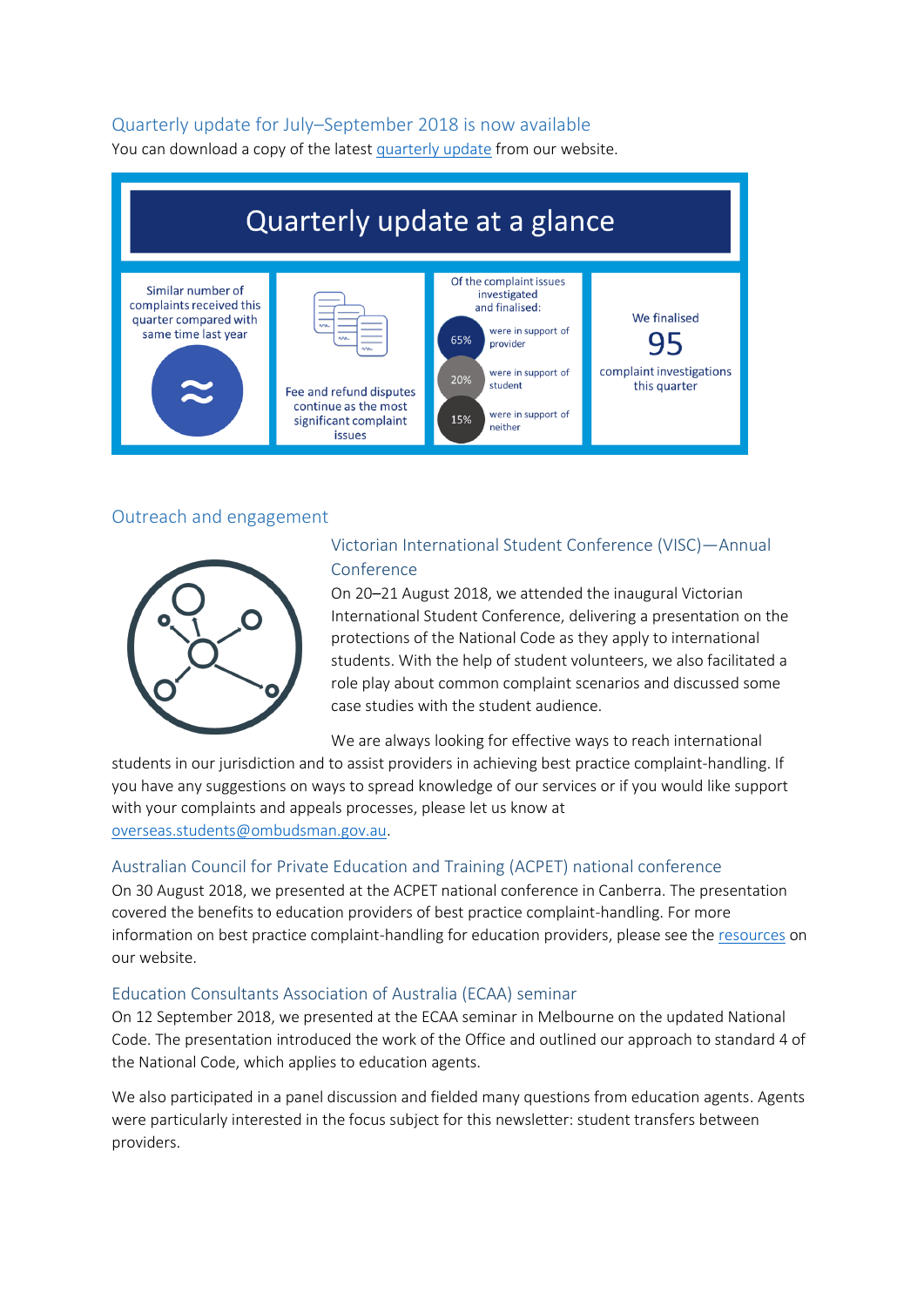#### SYMPLED – Symposium on leading education recruitment

On 17 September 2018, our Senior Assistant Ombudsman, Dermot Walsh presented at the 'SYMPLED' symposium, a gathering of education agents and other international education industry stakeholders. A new agent association, the International Student Education Agent Association (ISEAA) was launched, with the mission of representing its members' interests to government, and establishing and improving ethical standards in the industry. Dermot delivered a presentation on the lessons learned from complaints about education agents.



*From left: Toshi Kawaguchi (StudyNSW), Ralph Teodoro (CISA Vice-President) and Dermot Walsh (Senior Assistant Ombudsman) at the SYMPLED symposium.*

#### Australia and New Zealand Agent Engagement Workshop

On 18 September 2018, we attended the Australia and New Zealand agent engagement workshop, and learned about the differences between the two countries' approaches to international education, including the management of education agents.

#### Chairs of Academic Boards Forum [non-university higher education providers]

On 20 September 2018 we represented the Office at the Chairs of Academic Boards forum. The presentation focussed on best practice complaint-handling.

#### ISANA International Education Association consultation on National Code tutorial tool

The Office is participating in ISANA's redesign of its National Code tutorial tool as a Steering Group Standards Expert.

ISANA has been awarded an Enabling Growth and Innovation (EGI) grant from the Department of Education and Training (DET) to update this training to reflect the 2018 National Code standards, for providers, agents and international students.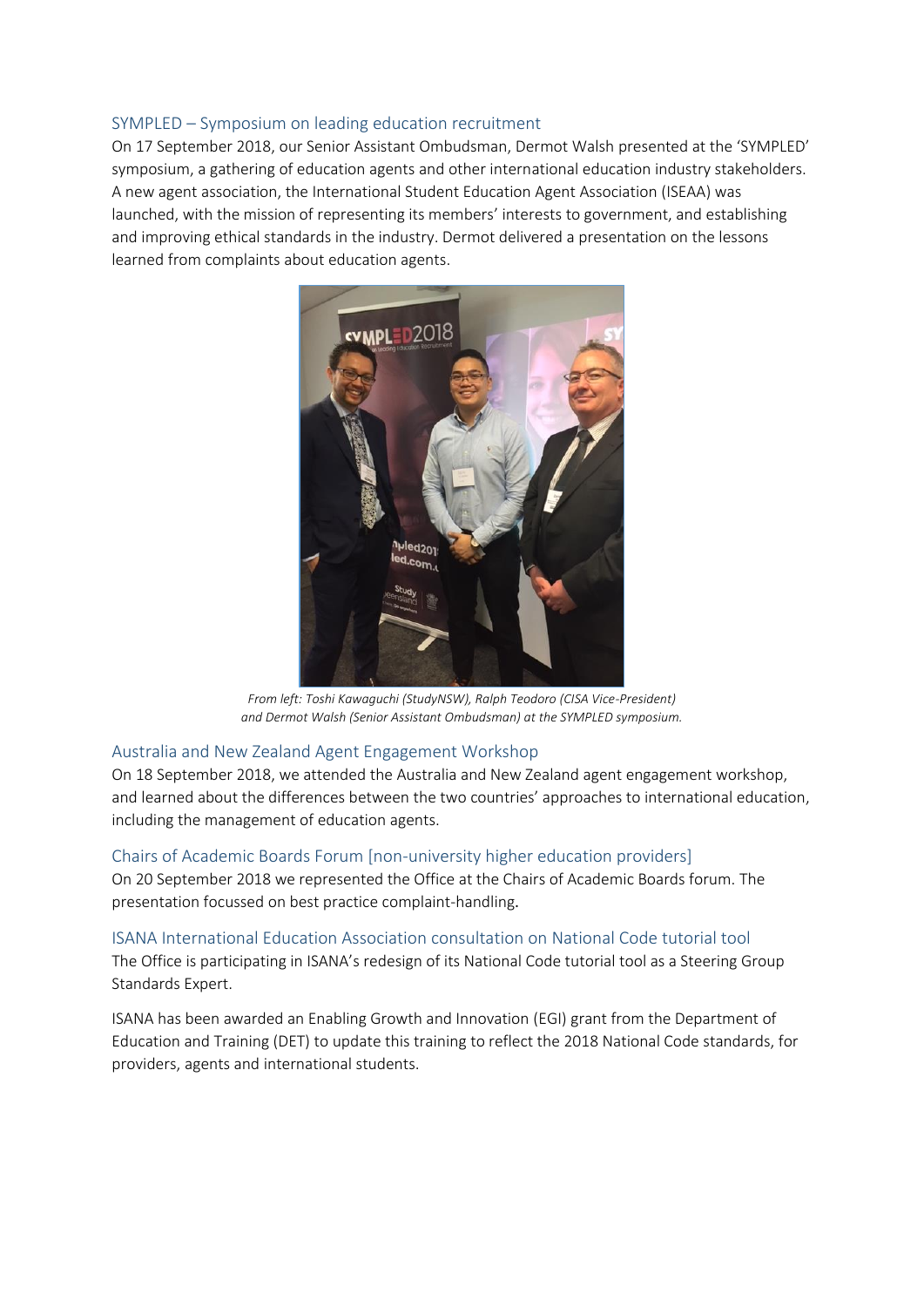### Australian Skills Quality Authority (ASQA) Strategic Review of International Education

Jaala Hinchcliffe, Deputy Commonwealth Ombudsman is representing the Office on the reference committee established to guide ASQA's strategic review into the international VET and English language services delivered by ASQA-regulated providers. The review focuses on ensuring the high quality of education services delivered by ASQA-regulated providers, protecting international students and enhancing Australia's reputation as a destination of choice for international students. The findings of the review are due to be published by June 2019.

# Submission to the Joint Standing Committee on Migration's inquiry into the efficacy of current regulation of Australian migration agents

On 10 May 2018, the Commonwealth Ombudsman made a submission to the Joint Standing Committee on Migration's inquiry into the efficacy of current regulation of Australian migration agents. The inquiry's terms of reference included exploration of the issue of education agents who are unlawfully giving migration advice.

Our Office has experience in receiving, investigating and analysing complaints from international students about their experiences with education agents. These complaints make up a very small proportion of



complaints we have received, however some issues raised may be significant to the international education industry.

We have been invited to appear before the Joint Standing Committee on Migration to give more information in a public hearing in late November. Our submission has been published on our web site and you can read it [here.](http://www.ombudsman.gov.au/__data/assets/pdf_file/0029/85961/Commonwealth-Ombudsmans-submission-to-the-inquiry-into-the-regulation-of-Australian-migration-agents.pdf)

## Complaints about Transfers between providers



**.** 

International students are required to complete at least six months of study in their principal course before they are able to transfer to another education provider<sup>1</sup>.

The National Code is clear that providers and their agents should not actively recruit students who are within the restricted period of their studies with another education provider.

However, the National Code also makes provision for education providers to consider whether they will release a student to study with another

education provider within their restricted period, because the release would be in the student's best interests.

The National Code requires providers to have a policy outlining the circumstances where they will release a student and these circumstances must include where the provider has assessed that:

<sup>&</sup>lt;sup>1</sup> With the exception of students studying in the schools sector.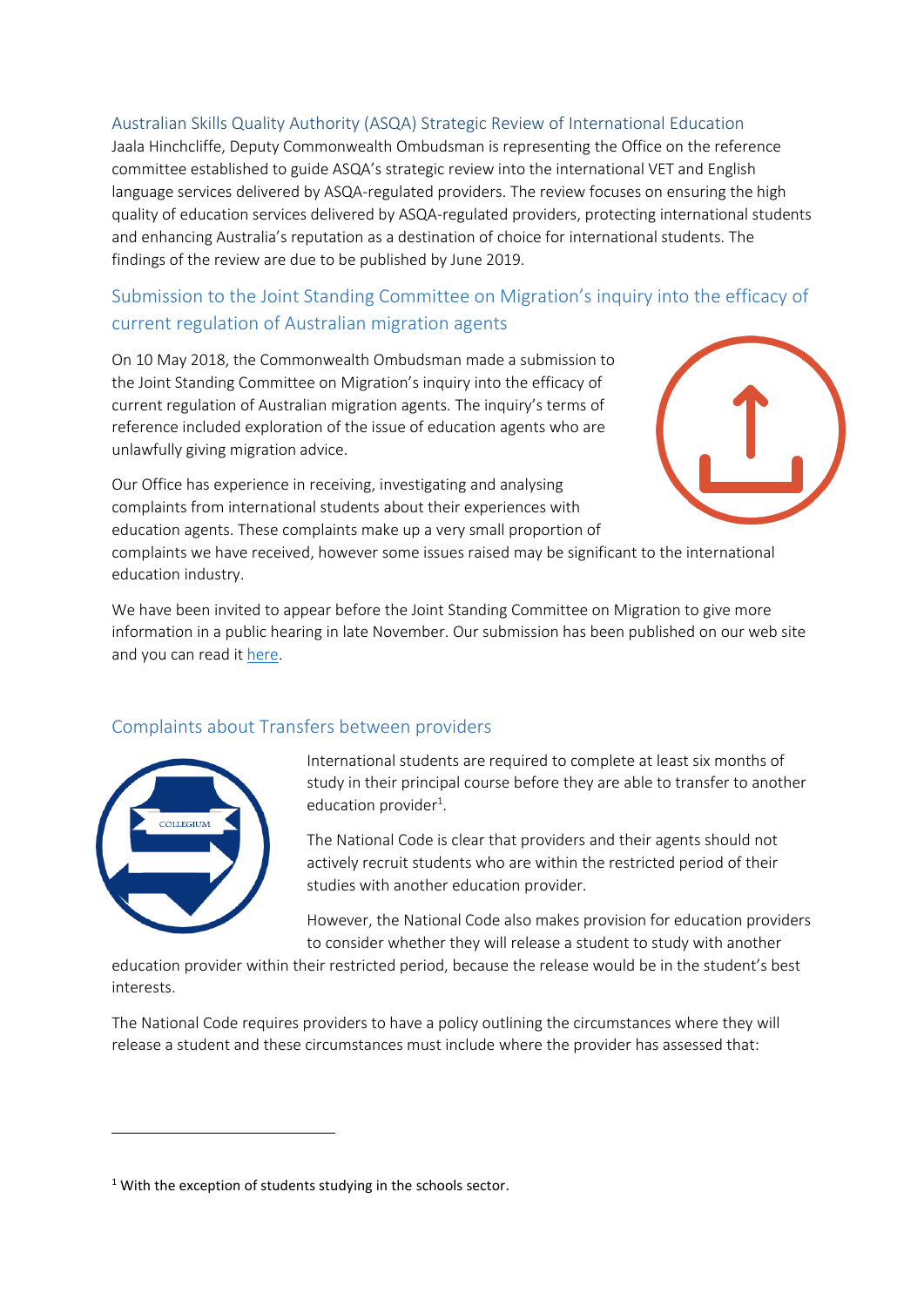- the international student will be reported because they are unable to achieve satisfactory course progress at the level they are studying, even after engaging with that registered provider's intervention strategy (7.2.2.1)
- there is evidence of compassionate or compelling circumstances (7.2.2.2)
- the provider does not deliver the course as outlined in the written agreement (7.2.2.3)
- there is evidence that the international student's reasonable expectations about their current course are not being met (7.2.2.4)
- there is evidence that the international student was misled by the registered provider or an education or migration agent regarding the registered provider or its course and the course is, therefore, unsuitable to their needs and/or study objectives (7.2.2.5)
- an appeal (internal or external) on another matter results in a decision or recommendation to release the international student (7.2.2.6).

Providers may include more circumstances in their policies, but the above are mandatory.

The registered provider must also include in their policy a list of circumstances that it considers to be reasonable grounds for refusing a transfer request (7.2.3). No particular circumstances are listed in standard 7, giving some discretion to the provider. The circumstances listed here (reasonable grounds for refusal) do not override the provider's obligation to consider the circumstances listed under 7.2.2 (grounds for release) and to make a balanced decision.

Where we investigate complaints made by international students about their education provider's refusal to release them for study with another education provider, we will consider whether the provider's policies are compliant, whether the correct processes have been followed and whether the provider has taken into account the student's individual circumstances.

Many providers either do not have an updated policy or they neglect to consider the student's personal circumstances. Providers often respond to a student's request to transfer with a decision along the lines: '*students are not able to transfer between registered education providers until they have completed six months of study in their principal course*', which pays no regard to the student's circumstances and implies that the student's request was not considered under a compliant transfer assessment policy. In cases like this, our conclusion is that the provider has not met their obligations under the National Code, and we recommend that the provider release the student.

# Recent enquiry from a provider: releasing a student for transfer after a CoE has been cancelled

A provider contacted us with an enquiry about a student who had approached them for release, after the student's Confirmation of Enrolment (CoE) had already been cancelled.

The student had enquired with the provider about the process for release to study with another education provider, but the student did not make a formal application for release. The student stopped attending classes and informed the provider that they were withdrawing from their course of study. The provider cancelled the student's enrolment in the student's current and subsequent courses.

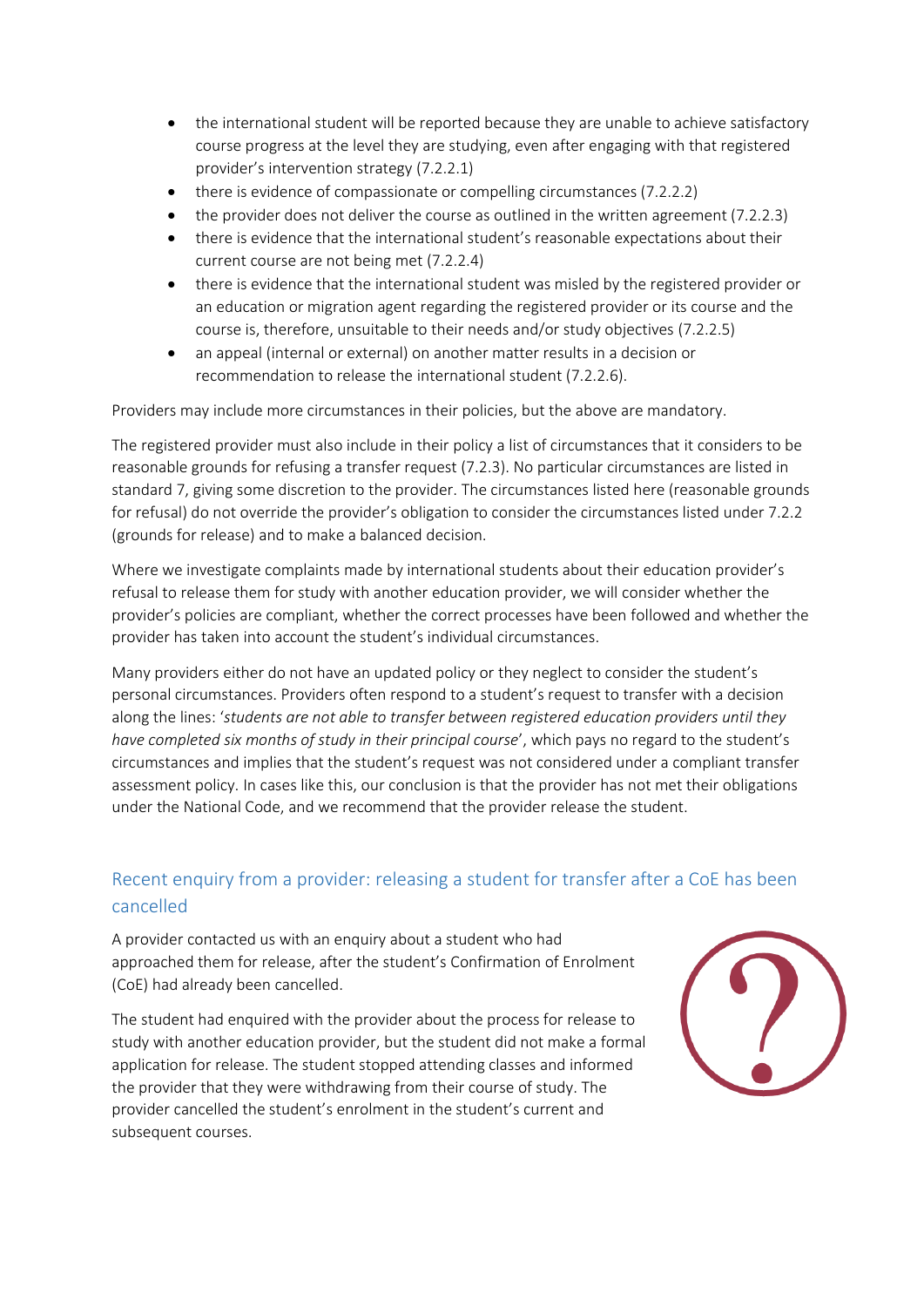The student approached the provider some months later, wanting to submit an application to be released from his study program with the provider.

The provider's position was that as the student was not enrolled, therefore they were not able to consider a request for release. The provider sought guidance from us about how they could resolve the situation with the student.

After consulting the Education Services for Overseas Students (ESOS) policy team at the Department of Education and Training, we advised the provider that even though the student's CoE had been cancelled in the Provider Registration and International Student Management System (PRISMS), the system would still permit the provider to record a decision about a request for release to transfer to another provider. In addition, although the student was no longer enrolled with the provider, the student was still prevented from studying with any other provider unless the provider released the student.

Other than returning to their home country to apply for a new student visa, the only avenue for students to change providers during their restricted period is by applying for release to the provider they are enrolled with. Since this is the only way that a student may obtain release without leaving Australia, we advised that it did not appear reasonable for the provider to have a policy which excluded the student's ability to apply for consideration to be released.

The provider accepted our advice and proceeded to consider the student's application for release, however because the student did not meet the provider's criteria for release, the transfer was not approved.

## Case study—a well-considered refusal to release



Kai<sup>2</sup> was enrolled in a Certificate IV in Commercial Cookery with a private education provider. Before commencing this principal course, Kai was enrolled to complete 10 weeks of English language studies. Kai commenced her English course, however, during the course, she changed her mind about where she wanted to study her principal Commercial Cookery course. Kai wasn't enjoying her life in the city and wanted to transfer to a regional provider. She had previously spent some time in that region as a working holiday visa holder, and had friends and work contacts there.

Kai moved to the regional town where her new provider was located, and applied for release from her principal course provider. She put together a statement explaining her choice.

Kai's provider assessed her request against its transfer assessment policy. Her provider did not find Kai's change of mind to be compassionate or compelling (7.2.2.2) and Kai had presented no other reasons for transferring.

Kai's provider also made reference to its circumstances for refusal of a request to release (7.2.3). In its transfer assessment policy, Kai's provider required students to access its support services before any decision to release would be made. As Kai had not commenced the course of study, she had not accessed the provider's support services.

**.** 

<sup>2</sup> Name changed to protect privacy